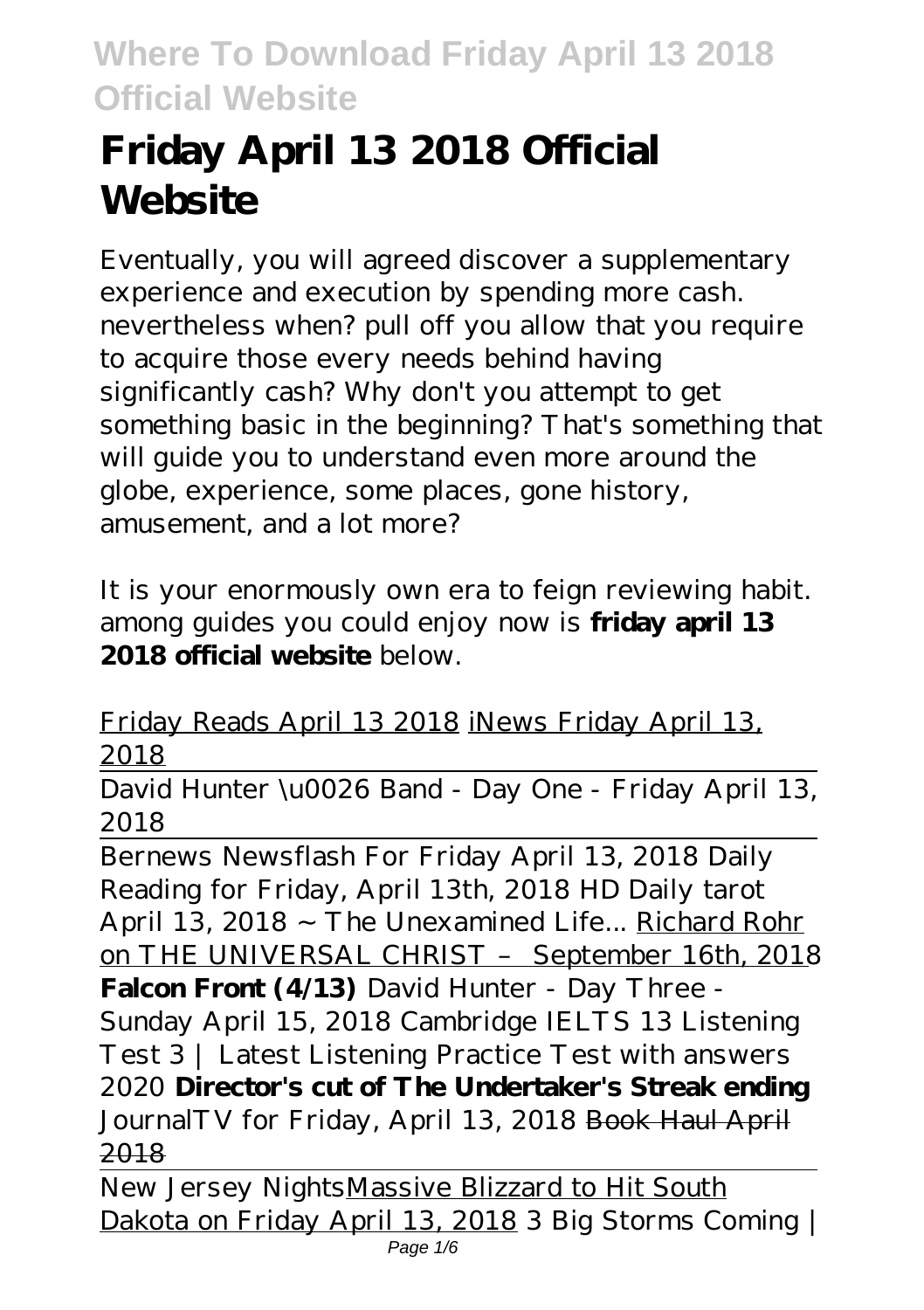April 13-20, 2018 (USA) BARBADOS TODAY EVENING UPDATE - April 13, 2018 New World Order: The End Has Come (2013) | Full Movie | Rob Edwards | Erin Runbeck | Melissa Farley

S1.E63-Our Current Camera Gear, Accessories, \u0026 Editing Software. Plus Our Future Dream Equipment.AP Top Stories April 13 A **Friday April 13 2018 Official** Career official who clashed with Pruitt heads elsewhere Kevin Bogardus, E&E News reporterPublished: Friday, April 13, 2018 EPA Administrator Scott Pruitt.

#### **EPA: Career official who clashed with Pruitt heads ...**

Watch Friday, April 13, 2018 (Season 53, Episode 142) of Days of our Lives or get episode details on NBC.com

#### **Watch Days of our Lives Episode: Friday, April 13, 2018 ...**

2019 Official Race Program ; Yacht Scoring Event Page ; Entry List ; Scratch Sheet ... 2018 Photos by Rick Walo; 2018 Friday April 13 - Priscilla Parker Photos; 2018 Saturday April 14 - Priscilla Parker Photos; 2018 Sunday April 15 - Priscilla Parker Photos; ASSOCIATE SPONSORS.

#### **2018 Friday April 13 - Charleston Race Week**

Free - Friday, April 13, 2018. Friday, April 13, 2018. Free. I am free to respond affirmatively to God's constant outpouring of sustenance. God has placed within my heart the power to choose life. I am free to choose the path of love. I am free to remember that the very light of Christ reigns in my heart.

#### **Free - Friday, April 13, 2018 | Daily Word**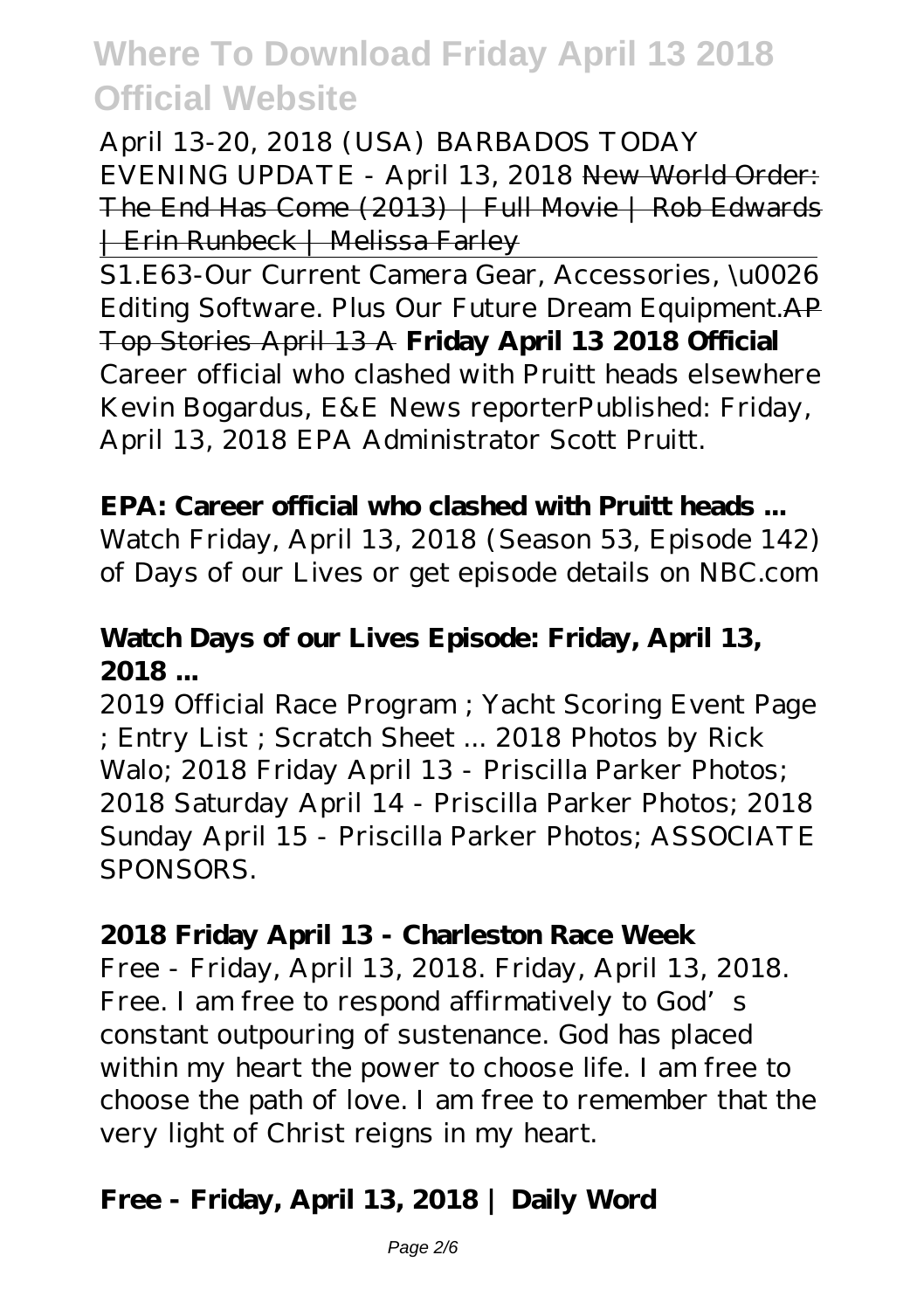Movies Released April 13, 2018: Blumhouse's Truth Or Dare • Rampage • Sgt. Stubby: An American Hero • An Ordinary Man • Wildling • Submergence • Gonjiam: Haunted Asylum ... Apr 2018; Apr 17 Friday, April 13. ... Official Trailer . Range Runners . Official Trailer . Robin's Wish . Official Trailer . The Blech Effect . Official ...

#### **Movies Released April 13, 2018 - Movie Insider**

Friday the 13th Dev Q&A! April 13, 2018. ... Yes, right now, the ETA for Greenscale is 4/25 and we'll get more specific times and an official date announcement post as a build is locked in for publishing. We do not currently have a date set for River of Souls, but it's well underway – ROS is in development and undergoing internal testing ...

#### **Friday the 13th Dev Q&A! | RIFT**

Coronation Street 13th April 2018 Part 1 | Coronation Street 13-04-2018 Part 1 | Coronation Street Friday 13th April 2018 Part 1| Coronation Street 13 April 2018 Part 1. Daily Dhoom. 22:23.

#### **Shortland Street Friday 13th April 2018 - video dailymotion**

2018 (Friday) 2017 (Thursday) 2016 (Wednesday) 2015 (Monday) 2014 (Sunday) 2013 (Saturday) 2012 (Friday) 2011 (Wednesday) April 13 is the 103rd day of the year (104th in leap years) in the Gregorian calendar. 262 days remain until the end of the year. Events. 1111 – Henry V is crowned Holy Roman Emperor. 1204 ...

# **April 13 - Wikipedia**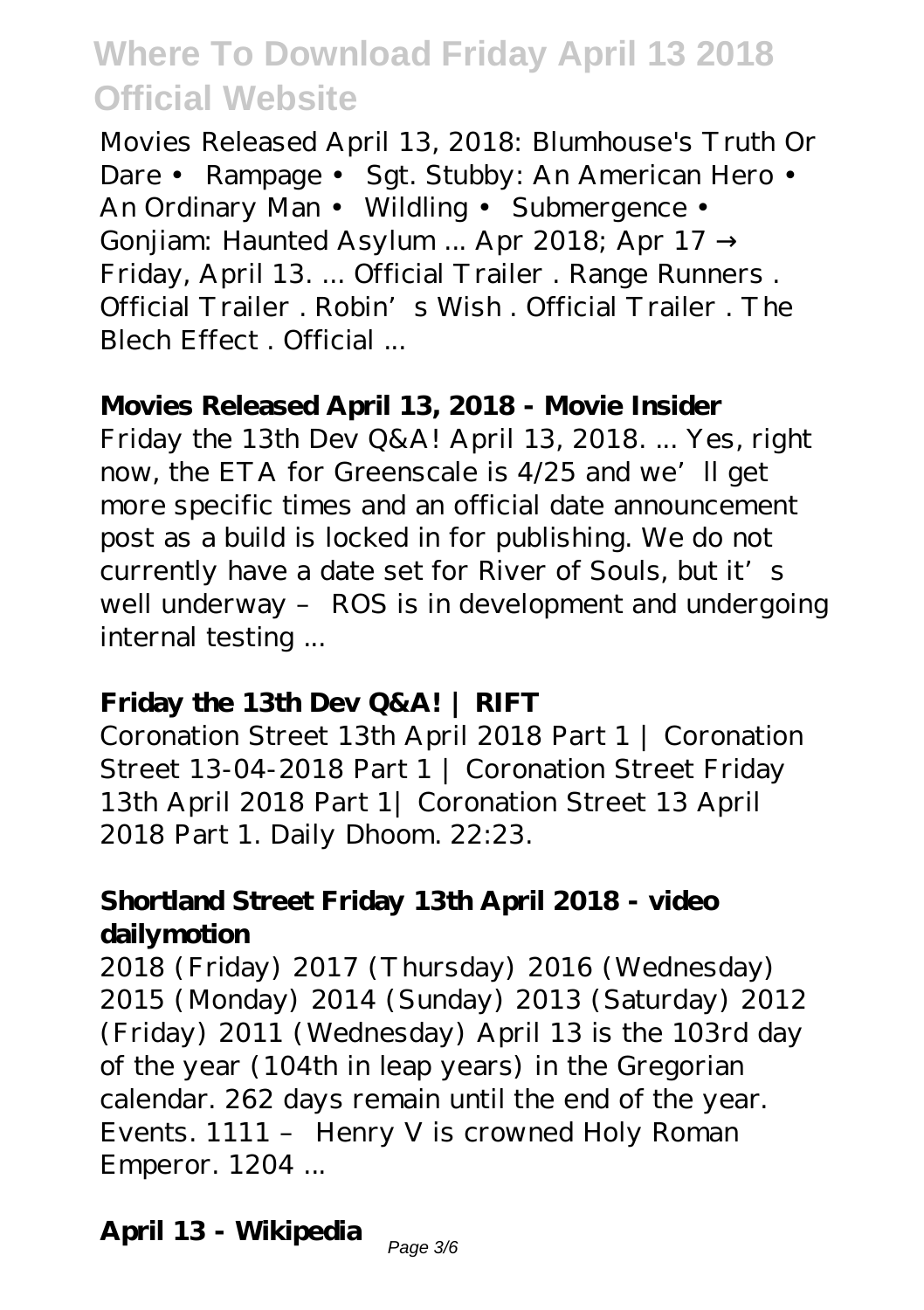December 13, 2018 was ... 347th day of the year. There were then 18 days left in 2018. 50th Thursday of 2018. on the 50th week of 2018 (using US standard week number calculation). 83rd day of Fall. There were 8 days left till Winter. Birthstone for this day: Turquoise & Blue Topaz

### **December 13, 2018 Date in History: News, Social Media ...**

Sint Maarten's Day: Sunday, November 11, 2018: Christmas Day: Tuesday, December 25, 2018: Boxing Day: Wednesday, December 26, 2018

# **Public Holiday Schedule - The Official Website of The ...**

New Music Friday: April 13 : All Songs Considered A run through some of the week's best new albums, including Korean surf-rock band Say Sue Me, singer Juliana Hatfield's surprisingly emotional ...

### **New Music Friday: April 13 : All Songs Considered : NPR**

Friday, April 13th, 2018 . ... April 15th. The movie also stars recent Home & Family guest host, Candace Cameron Bure. Marilu also brings a clip of the movie for the audience to enjoy. 2 of 10 ...

### **Friday, April 13th, 2018 | Home & Family - Hallmark Channel**

Friday April 13, 2018 Saturday. Show All Details 12:00 AM. New Standards. New Standards is your home for enduring music by legendary composers and songwriters, brought to life by Ella Fitzgerald ...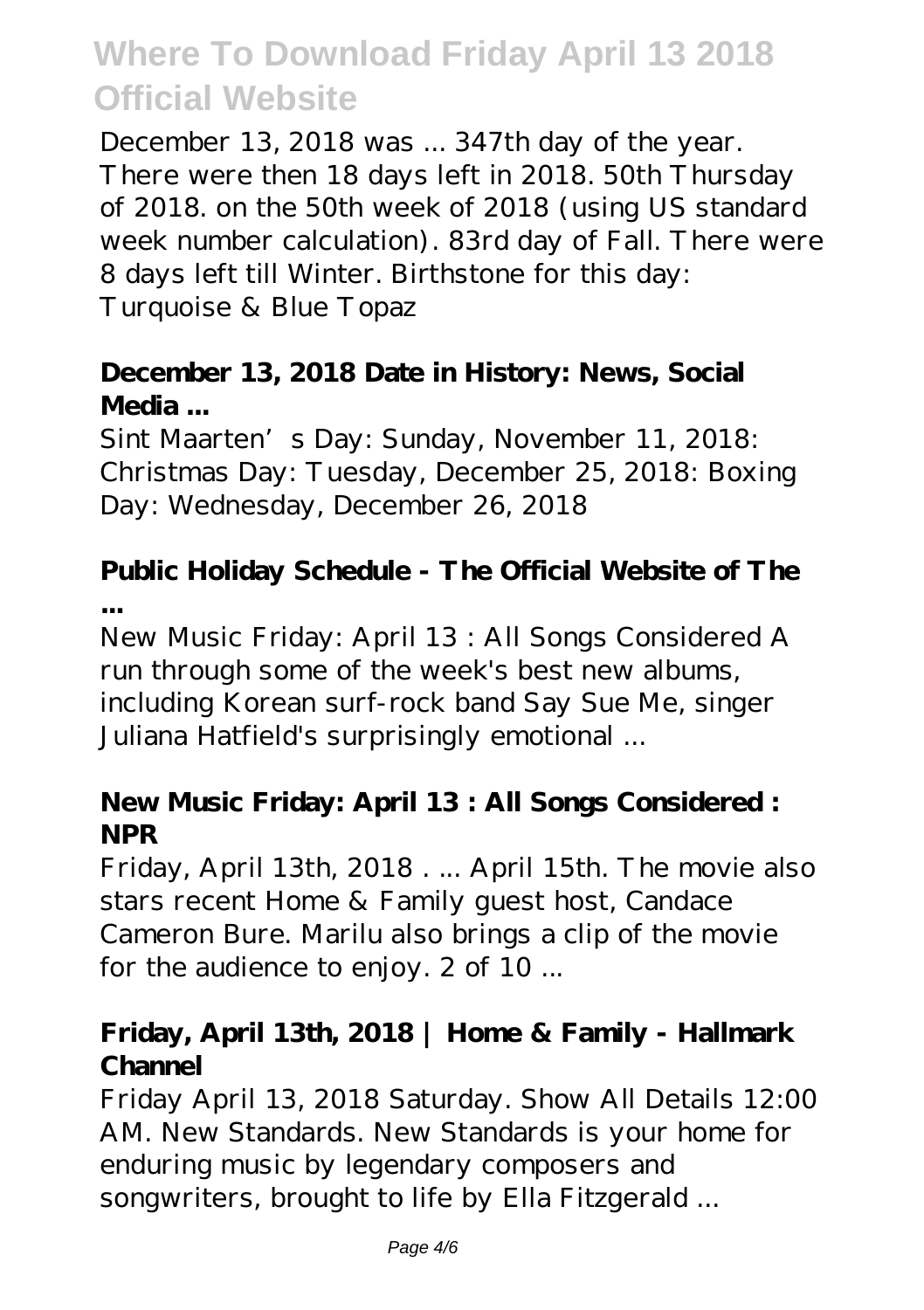### **On-Air Schedule for Friday, April 13 2018 | WNYC | New ...**

Dev posts you may have missed today -- Friday April 13 2018. Official News. Close. 4. Posted by.

u/swtor\_conquest. SWTOR Database: swtordata.com. 1 year ago. Archived. Dev posts you may have missed today -- Friday April 13 2018. Official News (This is an automated post)

### **Dev posts you may have missed today -- Friday April 13 2018**

Photo Credit: Official White House Photo by Shealah Craighead President Donald J. Trump attends a dinner with French President Emmanuel Macron at Mount Vernon estate, Monday, April 23, 2018, in ...

### **Photos of the Week | The White House**

Today is Friday, April 13, the 103rd day of 2018 with 262 to follow. The moon is waning. Morning stars are Jupiter, Mars, Mercury, Neptune and Saturn. Evening stars are Jupiter and Venus.

### **On This Day in History - April 13th - Almanac - UPI.com**

Published: Friday, April 13, 2018 A top EPA career official who raised objections to Administrator Scott Pruitt's spending and travel demands has been moved outside the agency. Cookies must be ...

### **EPA: Career official who clashed with Pruitt heads ...**

Decisions on Friday, April 20, 2018 636597792000000000 Decisions on Friday, April 13, 2018